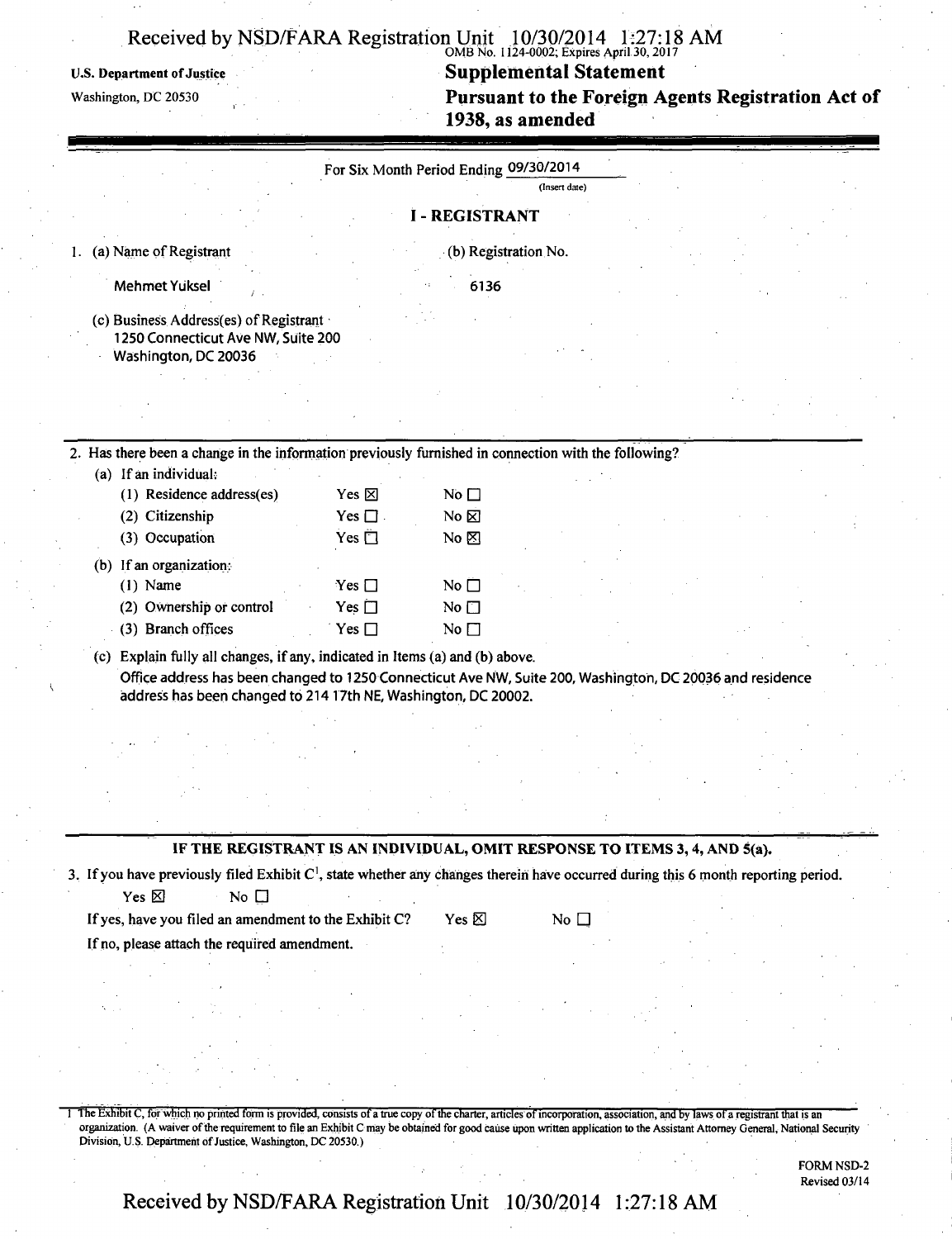| 4. (a) Have any persons ceased acting as partners, officers, directors or similar officials of the registrant during this 6 month reporting period? |                                                                                                                                                                                                                                                                                    |                         |                          |              |                       |  |
|-----------------------------------------------------------------------------------------------------------------------------------------------------|------------------------------------------------------------------------------------------------------------------------------------------------------------------------------------------------------------------------------------------------------------------------------------|-------------------------|--------------------------|--------------|-----------------------|--|
| Yes                                                                                                                                                 | No $\square$                                                                                                                                                                                                                                                                       |                         |                          |              |                       |  |
|                                                                                                                                                     | If yes, furnish the following information:                                                                                                                                                                                                                                         |                         |                          |              |                       |  |
| Name<br>N/A                                                                                                                                         |                                                                                                                                                                                                                                                                                    | Position                |                          |              | Date Connection Ended |  |
|                                                                                                                                                     |                                                                                                                                                                                                                                                                                    |                         |                          |              |                       |  |
|                                                                                                                                                     |                                                                                                                                                                                                                                                                                    |                         |                          |              |                       |  |
| Yes $\Box$                                                                                                                                          | (b) Have any persons become partners, officers, directors or similar officials during this 6 month reporting period?<br>$\therefore$ No $\square$                                                                                                                                  |                         |                          |              |                       |  |
| If yes, furnish the following information:                                                                                                          |                                                                                                                                                                                                                                                                                    |                         |                          |              |                       |  |
| Name                                                                                                                                                | Residence Address                                                                                                                                                                                                                                                                  |                         | Citizenship              | Position     | Date Assumed          |  |
| N/A                                                                                                                                                 |                                                                                                                                                                                                                                                                                    |                         |                          |              |                       |  |
|                                                                                                                                                     |                                                                                                                                                                                                                                                                                    |                         |                          |              |                       |  |
|                                                                                                                                                     |                                                                                                                                                                                                                                                                                    |                         |                          |              |                       |  |
|                                                                                                                                                     |                                                                                                                                                                                                                                                                                    |                         |                          |              |                       |  |
|                                                                                                                                                     | 5. (a) Has any person named in Item 4(b) rendered services directly in furtherance of the interests of any foreign principal?                                                                                                                                                      |                         |                          |              |                       |  |
| Yes $\square$                                                                                                                                       | No $\square$                                                                                                                                                                                                                                                                       |                         |                          |              |                       |  |
|                                                                                                                                                     | If yes, identify each such person and describe the service rendered.                                                                                                                                                                                                               |                         |                          |              |                       |  |
| N/A                                                                                                                                                 |                                                                                                                                                                                                                                                                                    |                         |                          |              |                       |  |
|                                                                                                                                                     |                                                                                                                                                                                                                                                                                    |                         |                          |              |                       |  |
|                                                                                                                                                     |                                                                                                                                                                                                                                                                                    |                         |                          |              |                       |  |
|                                                                                                                                                     | (b) During this six month reporting period, has the registrant hired as employees or in any other capacity, any persons who rendered<br>or will render services to the registrant directly in furtherance of the interests of any foreign principal(s) in other than a clerical or |                         |                          |              |                       |  |
|                                                                                                                                                     | secretarial, or in a related or similar capacity?                                                                                                                                                                                                                                  | Yes $\Box$              | No $\square$             |              |                       |  |
| Name                                                                                                                                                | <b>Residence Address</b>                                                                                                                                                                                                                                                           |                         | Citizenship              | Position     | Date Assumed          |  |
| N/A                                                                                                                                                 |                                                                                                                                                                                                                                                                                    |                         |                          |              |                       |  |
|                                                                                                                                                     |                                                                                                                                                                                                                                                                                    |                         |                          |              |                       |  |
|                                                                                                                                                     |                                                                                                                                                                                                                                                                                    |                         |                          |              |                       |  |
|                                                                                                                                                     |                                                                                                                                                                                                                                                                                    |                         |                          |              |                       |  |
|                                                                                                                                                     | (c) Have any employees or individuals, who have filed a short form registration statement, terminated their employment or                                                                                                                                                          |                         |                          |              |                       |  |
|                                                                                                                                                     | connection with the registrant during this 6 month reporting period? Yes $\square$                                                                                                                                                                                                 |                         |                          | No $\square$ |                       |  |
| If yes, furnish the following information:<br>Name                                                                                                  |                                                                                                                                                                                                                                                                                    | Position or Connection  |                          |              | Date Terminated       |  |
| N/A                                                                                                                                                 |                                                                                                                                                                                                                                                                                    |                         |                          |              |                       |  |
|                                                                                                                                                     |                                                                                                                                                                                                                                                                                    |                         |                          |              |                       |  |
|                                                                                                                                                     |                                                                                                                                                                                                                                                                                    |                         |                          |              |                       |  |
|                                                                                                                                                     | (d) Have any employees or individuals, who have filed a short form registration statement, terminated their connection with any foreign                                                                                                                                            |                         |                          |              |                       |  |
| If yes, furnish the following information:                                                                                                          | principal during this 6 month reporting period?                                                                                                                                                                                                                                    | Yes $\Box$<br>No $\Box$ |                          |              |                       |  |
| Name<br>N/A                                                                                                                                         | Position or Connection                                                                                                                                                                                                                                                             |                         | <b>Foreign Principal</b> |              | Date Terminated       |  |
|                                                                                                                                                     |                                                                                                                                                                                                                                                                                    |                         |                          |              |                       |  |
|                                                                                                                                                     |                                                                                                                                                                                                                                                                                    |                         |                          |              |                       |  |

(PAGE 2)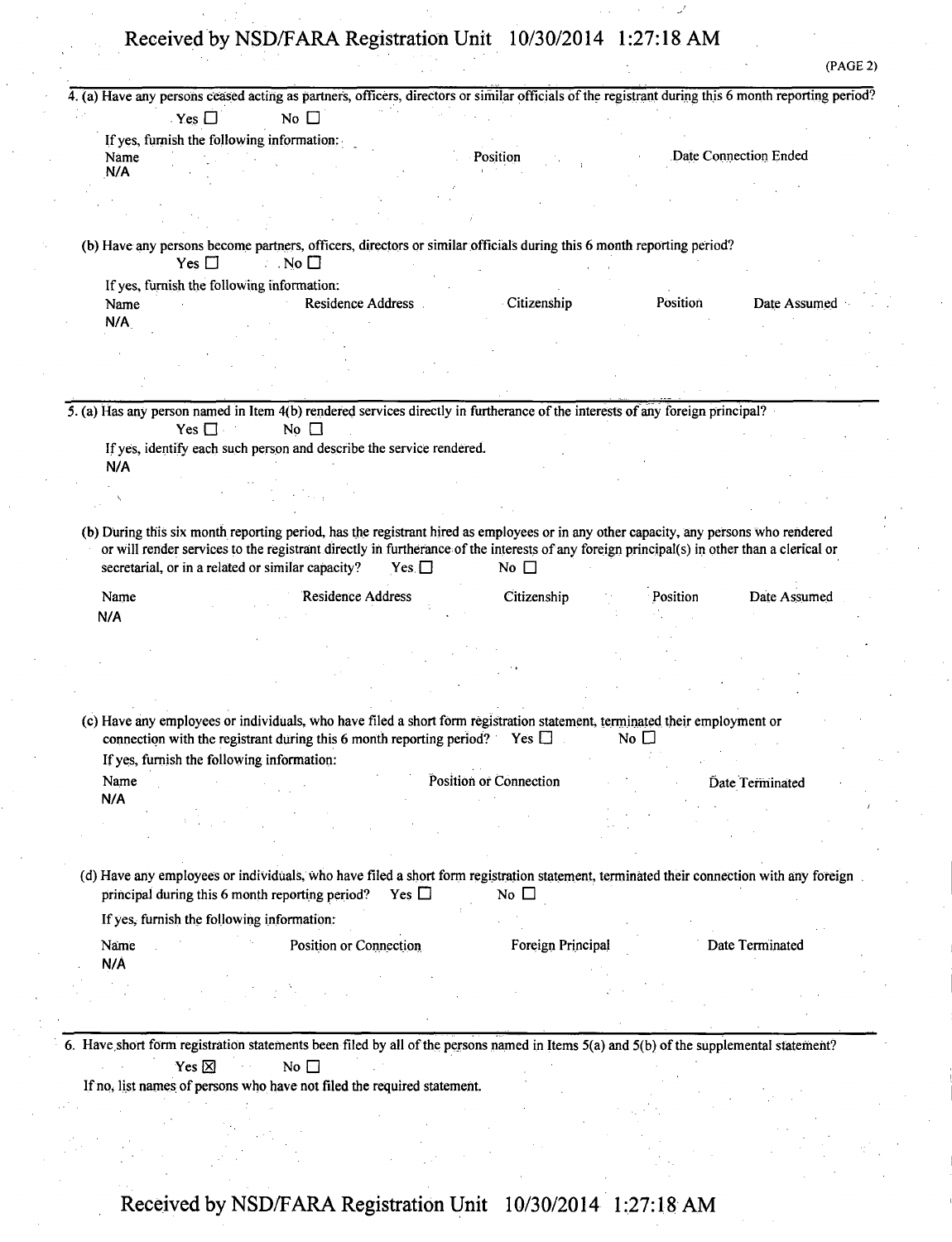|                        | If yes, furnish the following information: | 7. Has your connection with any foreign principal ended during this 6 month reporting period? Yes $\Box$                                          |                                  |               |                  |                     | No $\boxtimes$ |
|------------------------|--------------------------------------------|---------------------------------------------------------------------------------------------------------------------------------------------------|----------------------------------|---------------|------------------|---------------------|----------------|
| Foreign Principal      |                                            |                                                                                                                                                   |                                  |               |                  | Date of Termination |                |
| N/A                    |                                            |                                                                                                                                                   |                                  |               |                  |                     |                |
|                        |                                            |                                                                                                                                                   |                                  |               |                  |                     |                |
|                        |                                            |                                                                                                                                                   |                                  |               |                  |                     |                |
|                        |                                            |                                                                                                                                                   |                                  |               |                  |                     |                |
|                        |                                            |                                                                                                                                                   |                                  |               |                  |                     |                |
|                        |                                            |                                                                                                                                                   |                                  |               |                  |                     |                |
|                        | If yes, furnish th following information:  | 8. Have you acquired any new foreign principal( $s$ ) <sup>2</sup> during this 6 month reporting period?                                          |                                  |               |                  | Yes $\square$       | No $\boxtimes$ |
|                        | Name and Address of Foreign Principal(s)   |                                                                                                                                                   |                                  |               |                  | Date Acquired       |                |
| N/A                    |                                            |                                                                                                                                                   |                                  |               |                  |                     |                |
|                        |                                            |                                                                                                                                                   |                                  |               |                  |                     |                |
|                        |                                            |                                                                                                                                                   |                                  |               |                  |                     |                |
|                        |                                            |                                                                                                                                                   |                                  |               |                  |                     |                |
|                        |                                            |                                                                                                                                                   |                                  |               |                  |                     |                |
|                        |                                            |                                                                                                                                                   |                                  |               |                  |                     |                |
|                        |                                            | 9. In addition to those named in Items 7 and 8, if any, list foreign principal(s) <sup>2</sup> whom you continued to represent during the 6 month |                                  |               |                  |                     |                |
| reporting period.      |                                            |                                                                                                                                                   |                                  |               |                  |                     |                |
| N/A                    |                                            |                                                                                                                                                   |                                  |               |                  |                     |                |
|                        |                                            |                                                                                                                                                   |                                  |               |                  |                     |                |
|                        |                                            |                                                                                                                                                   |                                  |               |                  |                     |                |
|                        |                                            |                                                                                                                                                   |                                  |               |                  |                     |                |
|                        |                                            |                                                                                                                                                   |                                  |               |                  |                     |                |
|                        |                                            |                                                                                                                                                   |                                  |               |                  |                     |                |
|                        |                                            |                                                                                                                                                   |                                  |               |                  |                     |                |
|                        |                                            | 10. (a) Have you filed exhibits for the newly acquired foreign principal(s), if any, listed in Item 8?                                            |                                  |               |                  |                     |                |
|                        |                                            | Yes $\square$<br>Yes $\square$                                                                                                                    | No $\boxtimes$<br>$No \boxtimes$ |               |                  |                     |                |
| Exhibit A <sup>3</sup> | If no, please attach the required exhibit. |                                                                                                                                                   |                                  |               |                  |                     |                |
| Exhibit B <sup>4</sup> |                                            |                                                                                                                                                   |                                  |               |                  |                     |                |
|                        |                                            |                                                                                                                                                   |                                  |               |                  |                     |                |
|                        |                                            | (b) Have there been any changes in the Exhibits A and B previously filed for any foreign principal whom you                                       |                                  |               |                  |                     |                |
|                        |                                            | represented during this six month period?                                                                                                         |                                  | Yes $\square$ | No $\boxtimes$   |                     |                |
|                        |                                            | If yes, have you filed an amendment to these exhibits?                                                                                            |                                  | Yes $\square$ | $No & \boxtimes$ |                     |                |
|                        |                                            | If no, please attach the required amendment.                                                                                                      |                                  |               |                  |                     |                |
|                        |                                            |                                                                                                                                                   |                                  |               |                  |                     |                |

3 The Exhibit A, which is filed on Form NSD-3, sets forth the information required to be disclosed concerning each foreign principal.

4 The Exhibit B, which is filed on Form NSD-4, sets forth the information concerning the agreement or understanding between the registrant and the foreign principal.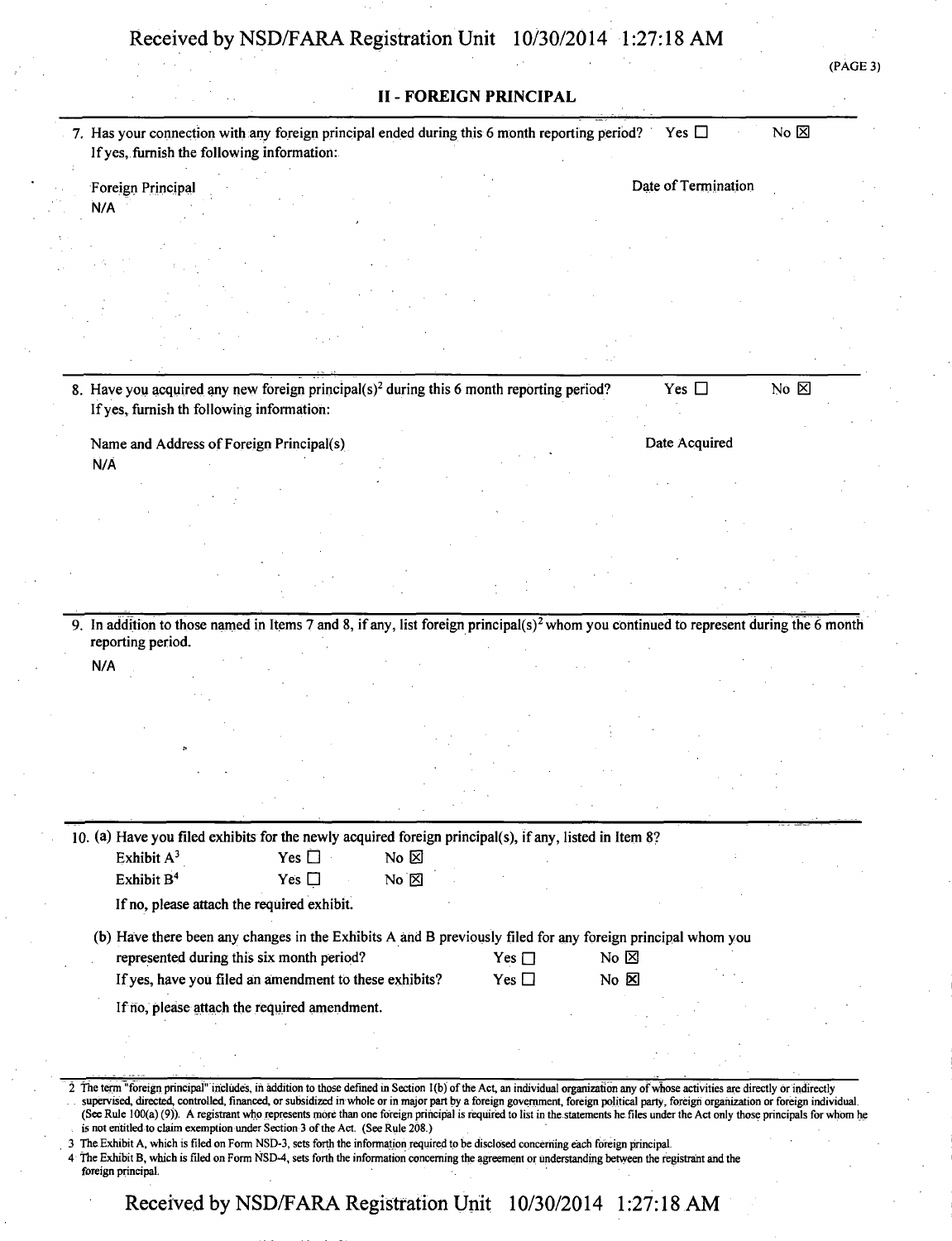**(PAGE 4)** 

#### **III - ACTIVITIES**

**11. During this 6 month reporting period, have you engaged in any activities for or rendered any services to any foreign principal named in Items 7. 8. or 9 of this statement?** Yes  $\boxtimes$  Yes  $\boxtimes$  No  $\Box$ named in Items 7, 8, or 9 of this statement?

**If yes, identify each foreign principal and describe in full detail your activities and services:** 

**Peace and Democratic party in turkey (BDP) and after unification whit Peoples Democratic Party in Turkey (HDP) the representation has been transferred to HDP.** 

**12. During this 6 month reporting period, have you on behalf of any foreign principal engaged in political activity<sup>5</sup> as defined below?**  Yes **M** No **F** 

**If yes, identify each such foreign principal and describe in full detail all such political activity, indicating, among other things, the relations, interests and policies sought to be influenced and the means employed to achieve this purpose. If the registrant arranged, sponsored or delivered speeches, lectures or radio and TV broadcasts, give details as to dates, places of delivery, names of speakers and subject matter.** 

**May 11,2014: Interview with Ibrahim Turk from Turkish American Television in BDP office, regarding past local election and peace process in Turkey.** 

13. In addition to the above described activities, if any, have you engaged in activity on your own behalf which benefits your foreign principal(s)? Yes  $\square$ **foreign principal(s)?** Yes  $\Box$  No  $\boxtimes$ 

If yes, describe fully. 11 - 12 - 12 - 12 - 12 - 12 - 13

"Political activity," as defined in Section 1(o) of the Act, means any activity that the person engaging in believes will, or that the person intends to, in any way influence any agency or official of the Government of the United States or any section of the public within the United States with reference to formulating, adopting or changing the domestic or foreign policies of the United States or with reference to political or public interests, policies, or relations of a government of a foreign country or a foreign political party.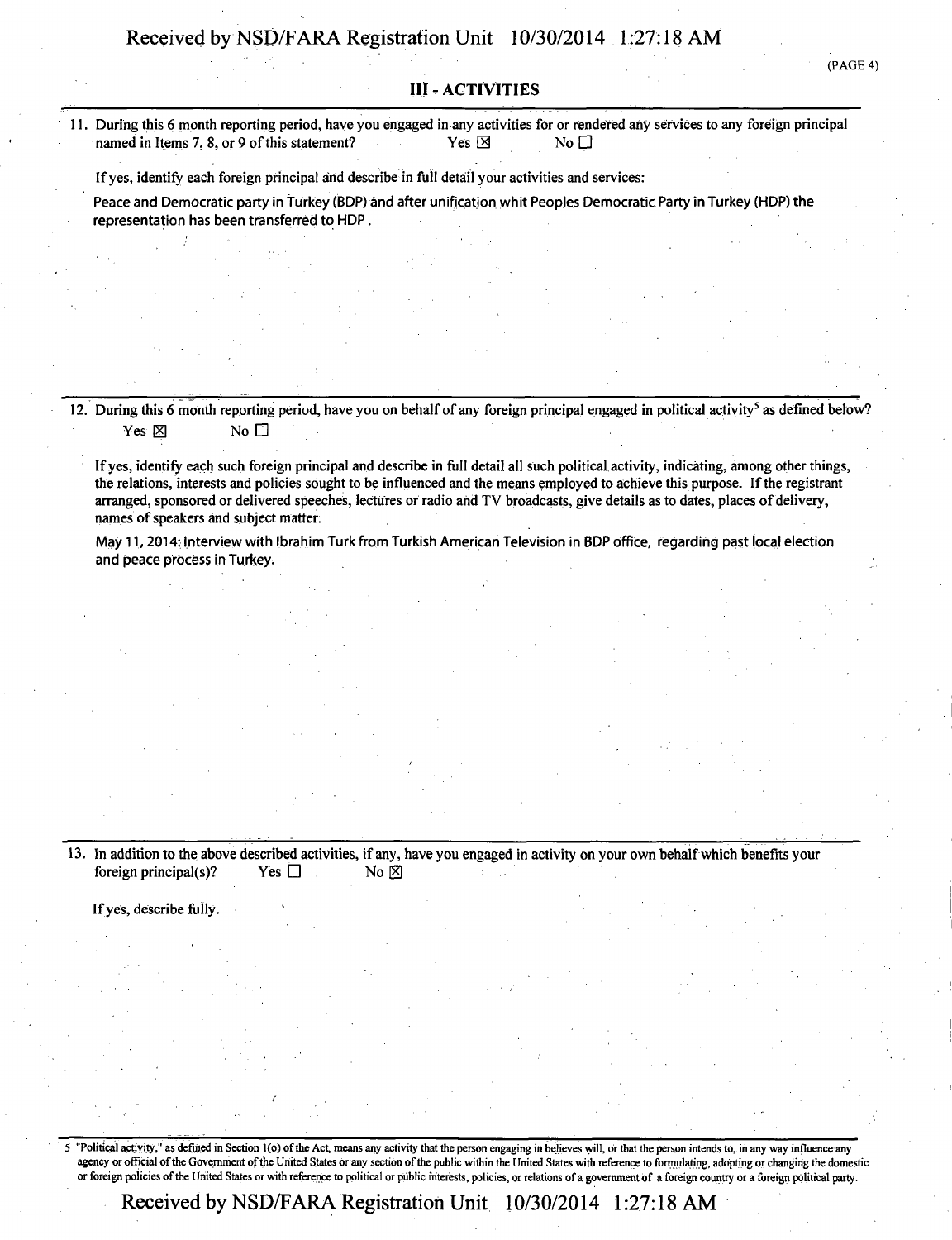#### **IV - FINANCIAL INFORMATION**

#### **14. (a) RECEIPTS-MONIES**

**During this 6 month reporting period, have you received from any foreign principal named in Items 7, 8, or 9 of this statement, or from any other source, for or in the interests of any such foreign principal, any contributions, income or**<br> **SOLITY FORTS** No D **money either as compensation or otherwise?** Yes  $\boxtimes$  No  $\Box$ 

**If no, explain why.** 

**If yes, set forth below in the required detail and separately for each foreign principal an account of such monies.<sup>6</sup>**

| Date<br>08/11/2014 |  | From Whom<br>Peace and Democracy | Amount<br>Usa 10,000.00      |  |
|--------------------|--|----------------------------------|------------------------------|--|
|                    |  | Party (BDP)                      | Travel and personal expenses |  |
|                    |  |                                  |                              |  |

|     |                                 |                                                                                                                                                                                                        |            |      | USA 10,000.00 |
|-----|---------------------------------|--------------------------------------------------------------------------------------------------------------------------------------------------------------------------------------------------------|------------|------|---------------|
|     |                                 |                                                                                                                                                                                                        |            |      | Total         |
| (b) | RECEIPTS - FUNDRAISING CAMPAIGN | During this 6 month reporting period, have you received, as part of a fundraising campaign <sup>7</sup> , any money on behalf of any<br>foreign principal named in Items 7, 8, or 9 of this statement? | Yes $\Box$ | No ⊠ |               |

**If yes, have you filed an Exhibit D** to your registration? Yes  $\Box$  No **El** 

**If yes, indicate the date the Exhibit D was filed. Date N/A** 

#### **•(c) RECEIPTS-THINGS OF VALUE**

During this 6 month reporting period, have you received any thing of value<sup>9</sup> other than money from any foreign principal **named in Items 7, 8, or 9 of this statement, or from any other source, for or in the interests of any such foreign principal?**<br><sup>2</sup> Yes □ No ⊠ Yes  $\square$ 

**If yes, furnish the following information:** 

Foreign Principal **Figure 2.1 Constructs** Date Received Thing of Value Purpose

N/A

- 6,7 A registrant is required to file an Exhibit D if he collects or receives contributions, loans, moneys, or other things of value for a foreign principal, as part ofa fundraising campaign. (See Rule 201(e)).
- An Exhibit D, for which no printed form is provided, sets forth an account of money collected or received as a result of a fundraising campaign and transmitted for a foreign principal.
- Things of value include but are not limited to gifts, interest free loans, expense free travel, favored stock purchases, exclusive rights, favored treatment over competitors, "kickbacks," and the like.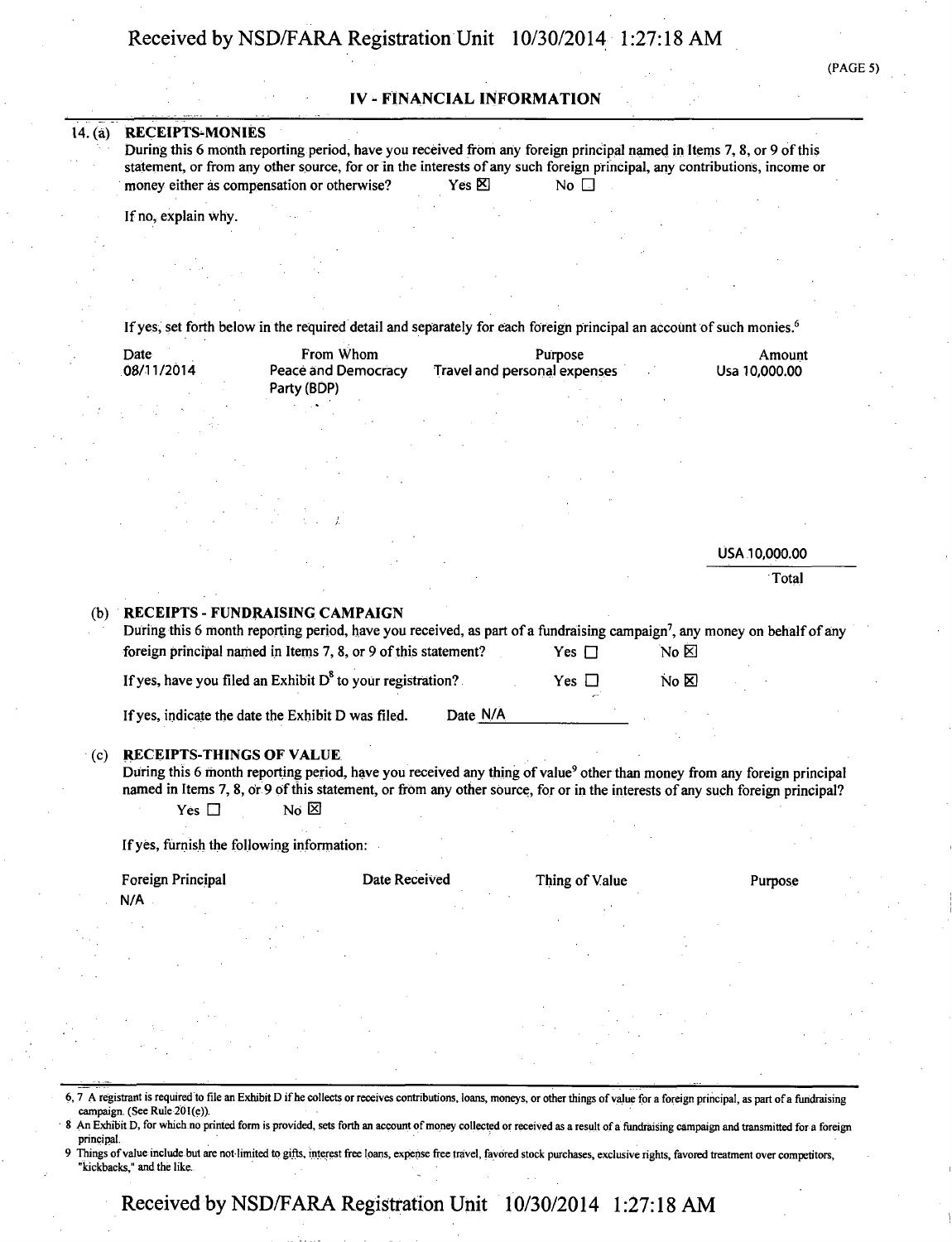| (PAGE 6) |  |
|----------|--|
|----------|--|

Total

| 15: (a) | <b>DISBURSEMENTS-MONIES</b><br>During this 6 month reporting period, have you<br>disbursed or expended monies in connection with activity on behalf of any foreign principal named in Items 7, 8, or<br>(1)<br>9 of this statement?<br>Yes $\Box$<br>No $\boxtimes$ |
|---------|---------------------------------------------------------------------------------------------------------------------------------------------------------------------------------------------------------------------------------------------------------------------|
|         | transmitted monies to any such foreign principal?<br>No $\boxtimes$<br>Yes $\Box$<br>(2)                                                                                                                                                                            |
|         | If no, explain in full detail why there were no disbursements made on behalf of any foreign principal.<br>N/A                                                                                                                                                       |
|         |                                                                                                                                                                                                                                                                     |
|         | If yes, set forth below in the required detail and separately for each foreign principal an account of such monies, including<br>monies transmitted, if any, to each foreign principal.                                                                             |

| Date | To Whom |  | Purpose | Amount |
|------|---------|--|---------|--------|
| ·N/A |         |  |         |        |
|      |         |  |         |        |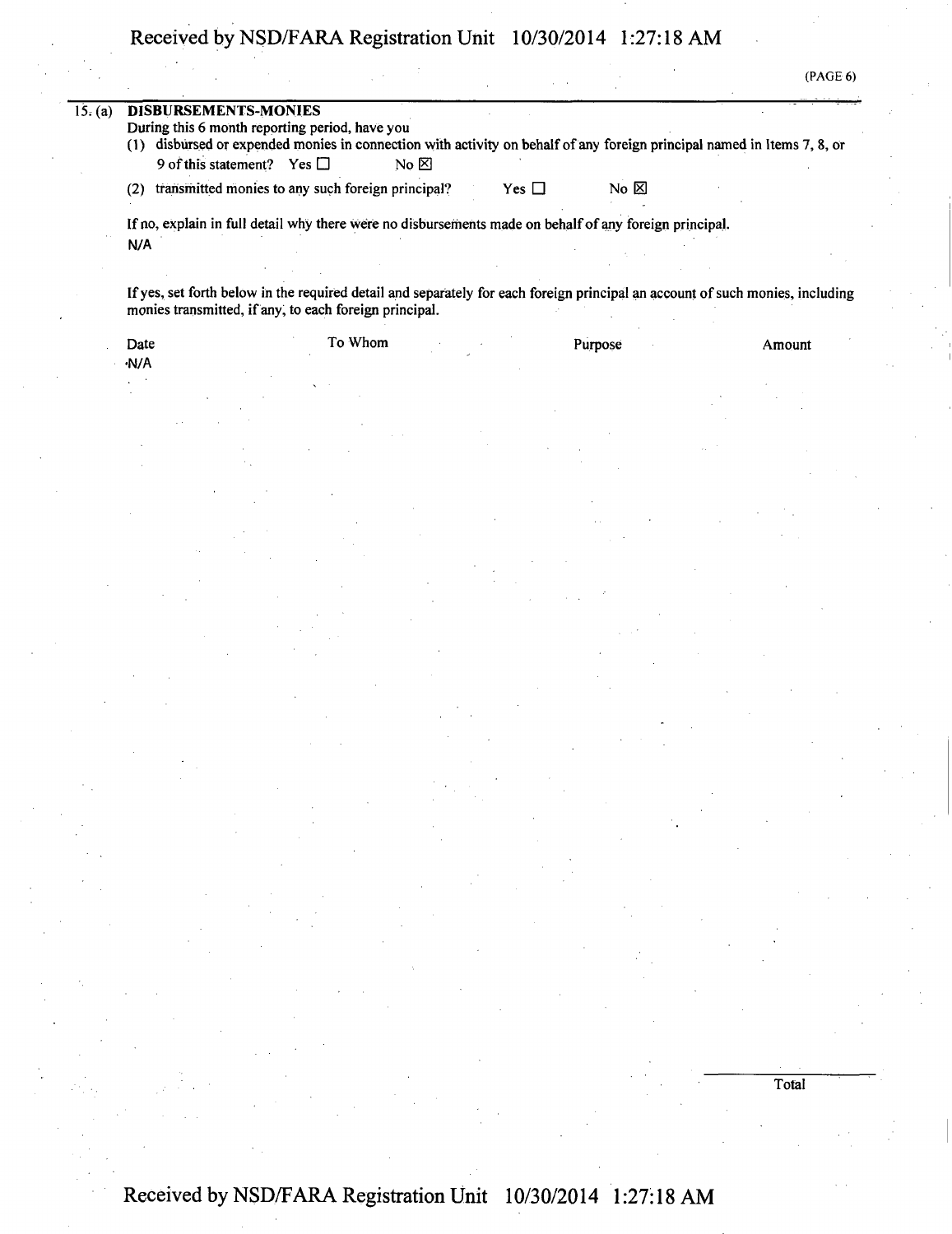#### **(b) DISBURSEMENTS-THINGS OF VALUE**

During this 6 month reporting period, have you disposed of anything of value<sup>10</sup> other than money in furtherance of or in connection with activities on behalf of any foreign principal named in Items 7, 8, or 9 of this statement?

 $Yes \Box$  No  $\boxtimes$ 

If yes, furnish the following information:

| Date | Recipient | Foreign Principal | Thing of Value | Purpose |
|------|-----------|-------------------|----------------|---------|
| N/A  |           |                   |                |         |
|      |           |                   |                |         |

#### **(c) DISBURSEMENTS-POLITICAL CONTRIBUTIONS**

During this 6 month reporting period, have you from your own funds and on your own behalf either directly or through any other person, made any contributions of money or other things of value<sup>11</sup> in connection with an election to any political office, or in connection with any primary election, convention, or caucus held to select candidates for political office?

 $\mathsf{Yes} \ \Box \qquad \qquad \mathsf{No} \ \boxtimes$ 

If yes, furnish the following information:

Date Amount of Thing of Value Political Organization or Candidate Location of Event

**N/A** 

10,11 Things of value include but are not limited to gifts, interest free loans, expense free travel, favored stock purchases, exclusive rights, favored treatment over competitors, "kickbacks," and the like.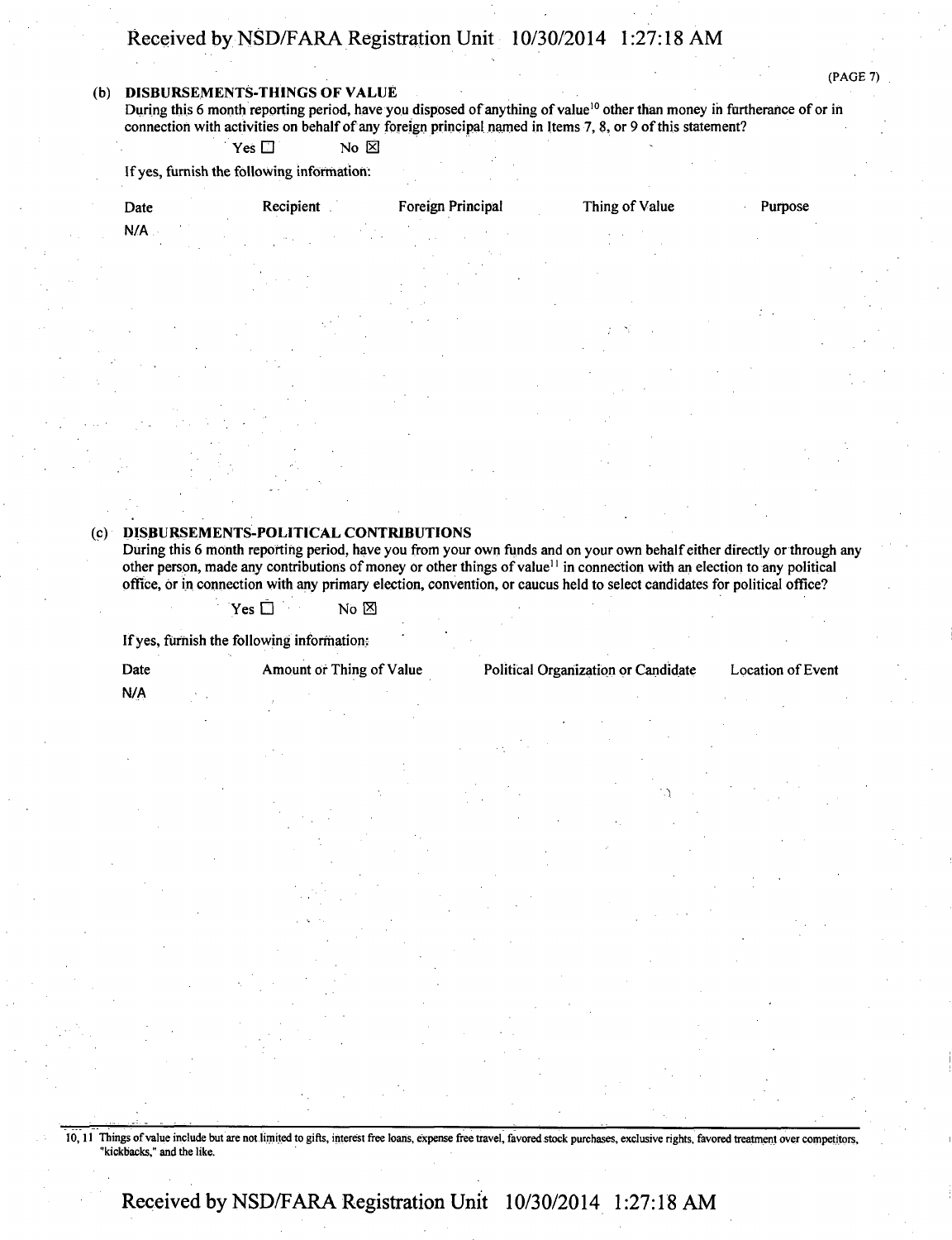V -INFORMATIONAL MATERIALS

(PAGE 8)

| $No & \boxtimes$<br>Yes $\square$                                              |                                                                                                                                                                                                                | 16. (a) During this 6 month reporting period, did you prepare, disseminate or cause to be disseminated any informational materials? <sup>12</sup>                                                                                                                                                                                                                       |
|--------------------------------------------------------------------------------|----------------------------------------------------------------------------------------------------------------------------------------------------------------------------------------------------------------|-------------------------------------------------------------------------------------------------------------------------------------------------------------------------------------------------------------------------------------------------------------------------------------------------------------------------------------------------------------------------|
| If Yes, go to Item 17.                                                         |                                                                                                                                                                                                                |                                                                                                                                                                                                                                                                                                                                                                         |
| No $\not\boxtimes$<br>Yes $\Box$                                               | (b) If you answered No to Item 16(a), do you disseminate any material in connection with your registration?                                                                                                    |                                                                                                                                                                                                                                                                                                                                                                         |
|                                                                                | If Yes, please forward the materials disseminated during the six month period to the Registration Unit for review.                                                                                             |                                                                                                                                                                                                                                                                                                                                                                         |
| 17. Identify each such foreign principal.                                      |                                                                                                                                                                                                                |                                                                                                                                                                                                                                                                                                                                                                         |
| N/A                                                                            |                                                                                                                                                                                                                |                                                                                                                                                                                                                                                                                                                                                                         |
|                                                                                |                                                                                                                                                                                                                |                                                                                                                                                                                                                                                                                                                                                                         |
|                                                                                |                                                                                                                                                                                                                |                                                                                                                                                                                                                                                                                                                                                                         |
|                                                                                |                                                                                                                                                                                                                |                                                                                                                                                                                                                                                                                                                                                                         |
|                                                                                | 18. During this 6 month reporting period, has any foreign principal established a budget or allocated a specified sum of money to                                                                              |                                                                                                                                                                                                                                                                                                                                                                         |
| finance your activities in preparing or disseminating informational materials? |                                                                                                                                                                                                                | No $\boxtimes$<br>Yes $\Box$                                                                                                                                                                                                                                                                                                                                            |
|                                                                                | If yes, identify each such foreign principal, specify amount, and indicate for what period of time.                                                                                                            |                                                                                                                                                                                                                                                                                                                                                                         |
| N/A                                                                            |                                                                                                                                                                                                                |                                                                                                                                                                                                                                                                                                                                                                         |
|                                                                                |                                                                                                                                                                                                                |                                                                                                                                                                                                                                                                                                                                                                         |
|                                                                                |                                                                                                                                                                                                                |                                                                                                                                                                                                                                                                                                                                                                         |
|                                                                                |                                                                                                                                                                                                                |                                                                                                                                                                                                                                                                                                                                                                         |
|                                                                                |                                                                                                                                                                                                                |                                                                                                                                                                                                                                                                                                                                                                         |
| materials include the use of any of the following:                             |                                                                                                                                                                                                                | 19. During this 6 month reporting period, did your activities in preparing, disseminating or causing the dissemination of informational                                                                                                                                                                                                                                 |
| ⊠ Radio or TV broadcasts                                                       | $\Box$ Magazine or newspaper $\Box$ Motion picture films                                                                                                                                                       | $\Box$ Letters or telegrams                                                                                                                                                                                                                                                                                                                                             |
| $\Box$ Press releases<br>$\Box$ Advertising campaigns                          |                                                                                                                                                                                                                | $\Box$ Pamphlets or other publications $\Box$ Lectures or speeches                                                                                                                                                                                                                                                                                                      |
| $\Box$ Other (specify)                                                         |                                                                                                                                                                                                                |                                                                                                                                                                                                                                                                                                                                                                         |
| <b>Electronic Communications</b>                                               |                                                                                                                                                                                                                |                                                                                                                                                                                                                                                                                                                                                                         |
|                                                                                |                                                                                                                                                                                                                |                                                                                                                                                                                                                                                                                                                                                                         |
| $\Box$ Email                                                                   |                                                                                                                                                                                                                |                                                                                                                                                                                                                                                                                                                                                                         |
| $\boxtimes$ Website URL(s): www.hdpus.org                                      |                                                                                                                                                                                                                |                                                                                                                                                                                                                                                                                                                                                                         |
| $\square$ Social media websites URL(s): HDPINUSA                               |                                                                                                                                                                                                                |                                                                                                                                                                                                                                                                                                                                                                         |
| $\Box$ Other (specify)                                                         |                                                                                                                                                                                                                |                                                                                                                                                                                                                                                                                                                                                                         |
| the following groups:                                                          | 20. During this 6 month reporting period, did you disseminate or cause to be disseminated informational materials among any of                                                                                 |                                                                                                                                                                                                                                                                                                                                                                         |
| Public officials                                                               | $\Box$ Newspapers                                                                                                                                                                                              | $\square$ Libraries                                                                                                                                                                                                                                                                                                                                                     |
| Legislators                                                                    | $\Box$ Editors                                                                                                                                                                                                 | <b>Educational institutions</b>                                                                                                                                                                                                                                                                                                                                         |
| Government agencies                                                            |                                                                                                                                                                                                                |                                                                                                                                                                                                                                                                                                                                                                         |
|                                                                                | $\Box$ Civic groups or associations                                                                                                                                                                            | $\Box$ Nationality groups                                                                                                                                                                                                                                                                                                                                               |
| Other (specify)_                                                               |                                                                                                                                                                                                                |                                                                                                                                                                                                                                                                                                                                                                         |
| 21. What language was used in the informational materials:                     |                                                                                                                                                                                                                |                                                                                                                                                                                                                                                                                                                                                                         |
| $\boxtimes$ English                                                            | $\Box$ Other (specify)                                                                                                                                                                                         |                                                                                                                                                                                                                                                                                                                                                                         |
|                                                                                | 22. Did you file with the Registration Unit, U.S. Department of Justice a copy of each item of such informational materials<br>disseminated or caused to be disseminated during this 6 month reporting period? | $_{\rm No}$ $\boxtimes$<br>$Y_{es}$                                                                                                                                                                                                                                                                                                                                     |
| No ⊠<br>Yes $\Box$                                                             | 23. Did you label each item of such informational materials with the statement required by Section 4(b) of the Act?                                                                                            |                                                                                                                                                                                                                                                                                                                                                                         |
| filed pursuant to Section 4(b) of the Act.                                     | 12 The term informational materials includes any oral, visual, graphic, written, or pictorial information or matter of any kind, including that published by means of advertising,                             | books, periodicals, newspapers, lectures, broadcasts, motion pictures, or any means or instrumentality of interstate or foreign commerce or otherwise. Informational materials<br>disseminated by an agent of a foreign principal as part of an activity in itself exempt from registration, or an activity which by itself would not require registration, need not be |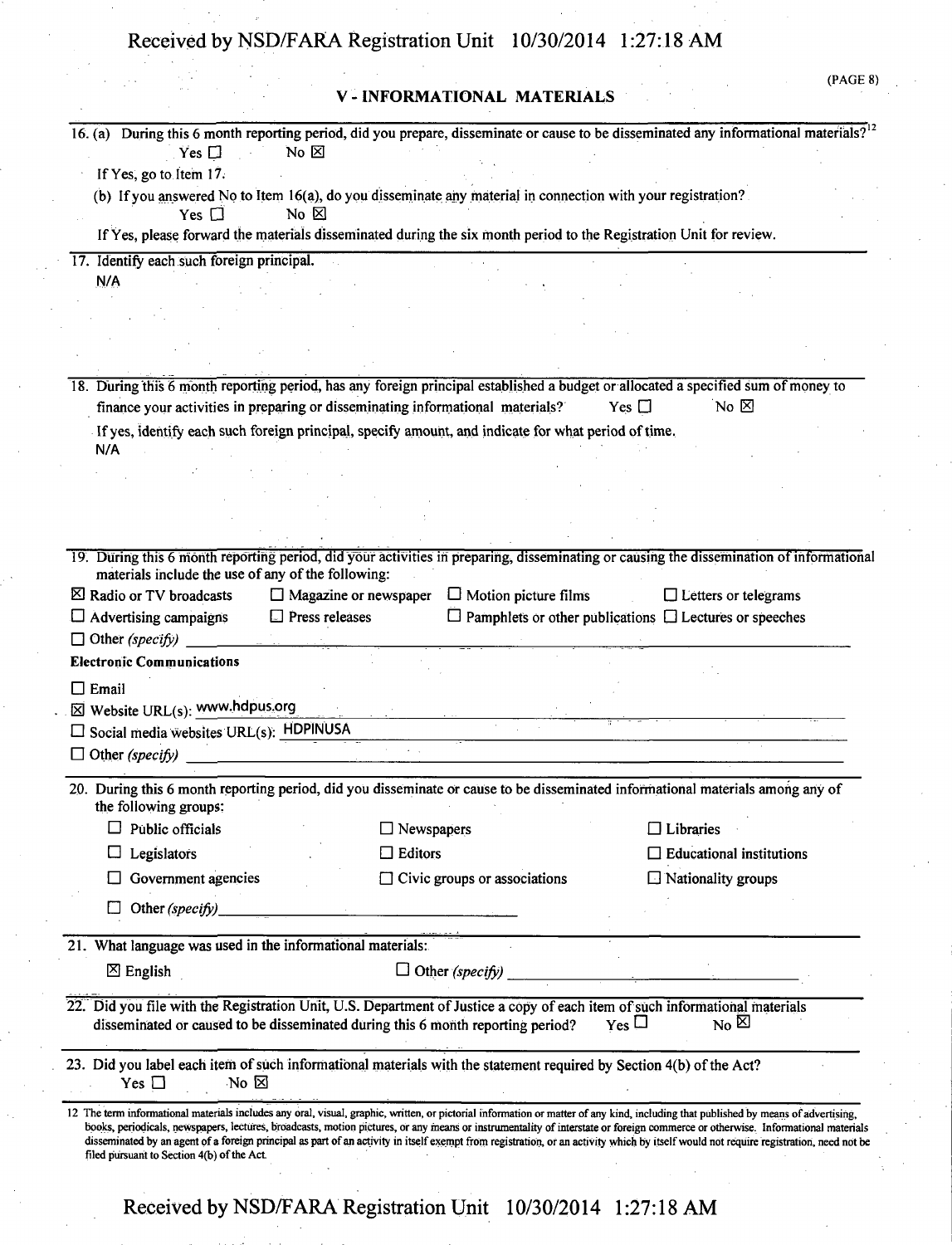#### **VI - EXECUTION**

In accordance with 28 U.S.C. § 1746, the undersigned swear(s) or affirm(s) under penalty of perjury that he/she has (they have) read **the information set forth in this registration statement and the attached exhibits and that he/she is (they are) familiar with the contents**  thereof and that such contents are in their entirety true and accurate to the best of his/her (their) knowledge and belief, except that the undersigned make(s) no representation as to truth or accuracy of the information contained in the attached Short Form Registration Statement(s), if any, insofar as such information is not within his/her (their) personal knowledge.

**(Date of signature) (Print or type name under each signature or provide electronic signature13)** 

**October 30,2014 • • • Isl Mehmet Yuksel eSigned** 

13 This statement shall be signed by the individual agent, if the registrant is an individual, or by a majority of those partners, officers, directors or persons performing similar functions, if the registrant is an organization, except that the organization can, by power of attorney, authorize one or more individuals to execute this statement on its behalf.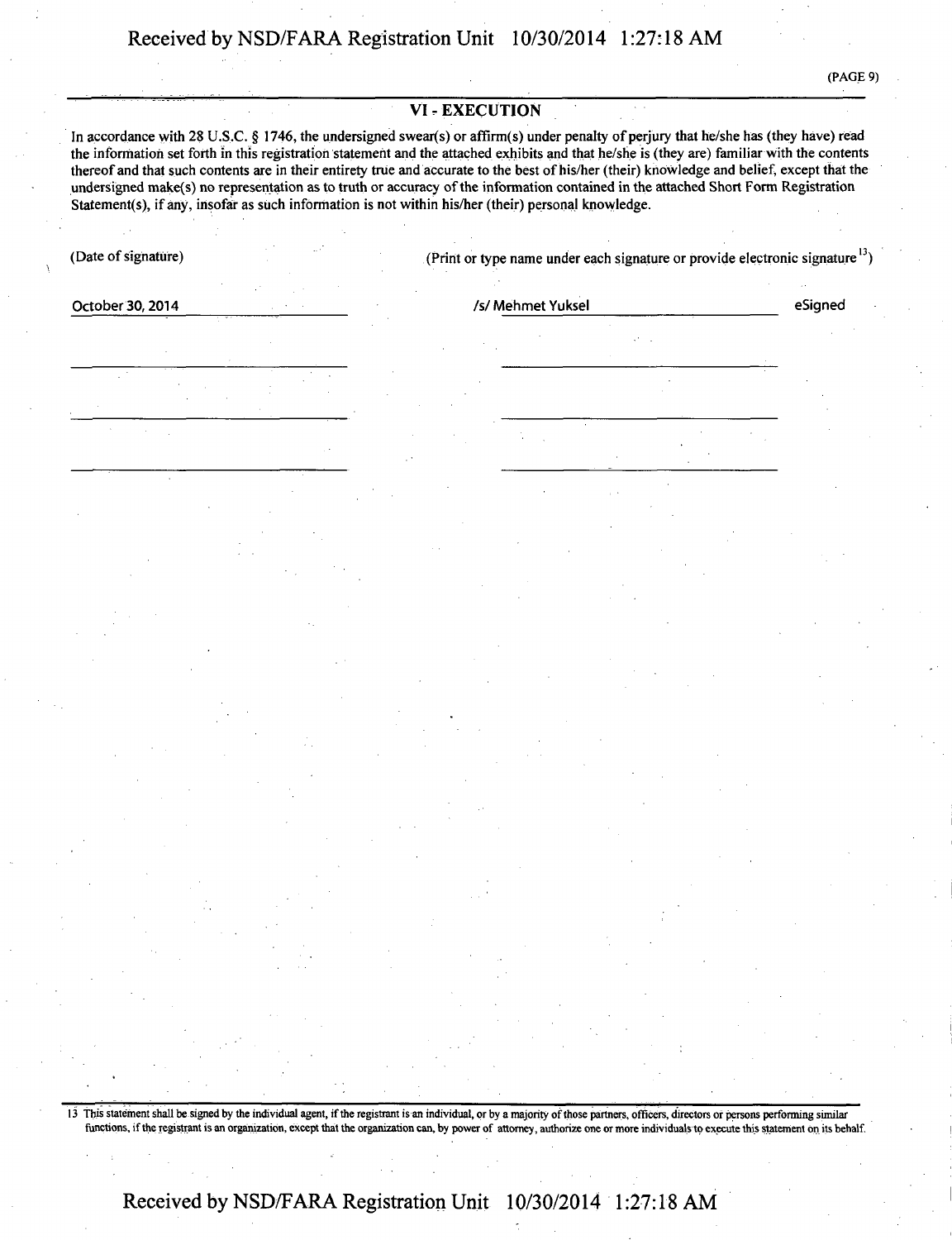### **ATTACMENT -ACTIVITIES UNDER QUESTIONS 11,12 AND 13 OF SUPPLEMENTAL STATEMENTS**

April 4 to 7/ 2014 : Outside of the USA, In Vancouver, Canada.

s

April 29 / 2014 : Attending a conference organized by Seta Foundation on "Insight Turkey 4th Annual Conference: Future of Democracy in Turkey".

May 8/ 2014 : Attended in Weinberg Founders Conference .

May 11/ 2014: Inteview whit Ibrahim Turk, Turkish American Television regarding past local election in and peace process in Turkey.

May 12/ 2014: Meeting whit Cenk Sidar, President & Chief Executive Officer at Sidar Global, discussed Peace process in, Turkey.

May 14/ 2014: Meeting whit Alan Kakovsky, former staff member of the House Foreign Affairs committee, discussed peace process in Turkey and situation of Kurds in Syria.

May 17/ 2014 : Attending a diner event organized by New Jersey Armenia Community for restoration of Subgregorios churche in Diyarbakir with Osman Baydemir, Former mayor of Diyarbakir.

May 18/ 2014: Attending a breakfast organized by Kurdish community in New Jersey for Osman Baydemir, Former mayor of Diyarbakir.

May 19/ 2014: Meeting with David L. Phillips Director, Program on Peace-building and Rights Institute for the Study of Human Rights at Columbia University, discusses about future of Kurds in Iraq and Syria and his upcoming visit to Diyarbakir in August 2014.

May 20/ 2014 : Attended a meeting organized by Center For American Progress and Middle East Institute on "The Kurdish Opening After Municipal Elections A Conversation with Osman Baydemir"

May 20/ 2014 : Meeting and lunch whit Karwan Zebari and Najdat Abdullah from Kurdistan Regional Government Representation on Osman Baydemir visit in DC.

May 20/ 2014 : Meeting whit Hikmet Bamerni, Representative of Kurdistan Democratic Party in US, on Osman Baydemir visit in DC.

May 20/ 2014 : Meeting whit Sami Salehi, representative of Patriotic Union of Kurdistan in Greater DC, on Osman Baydemir visit in DC.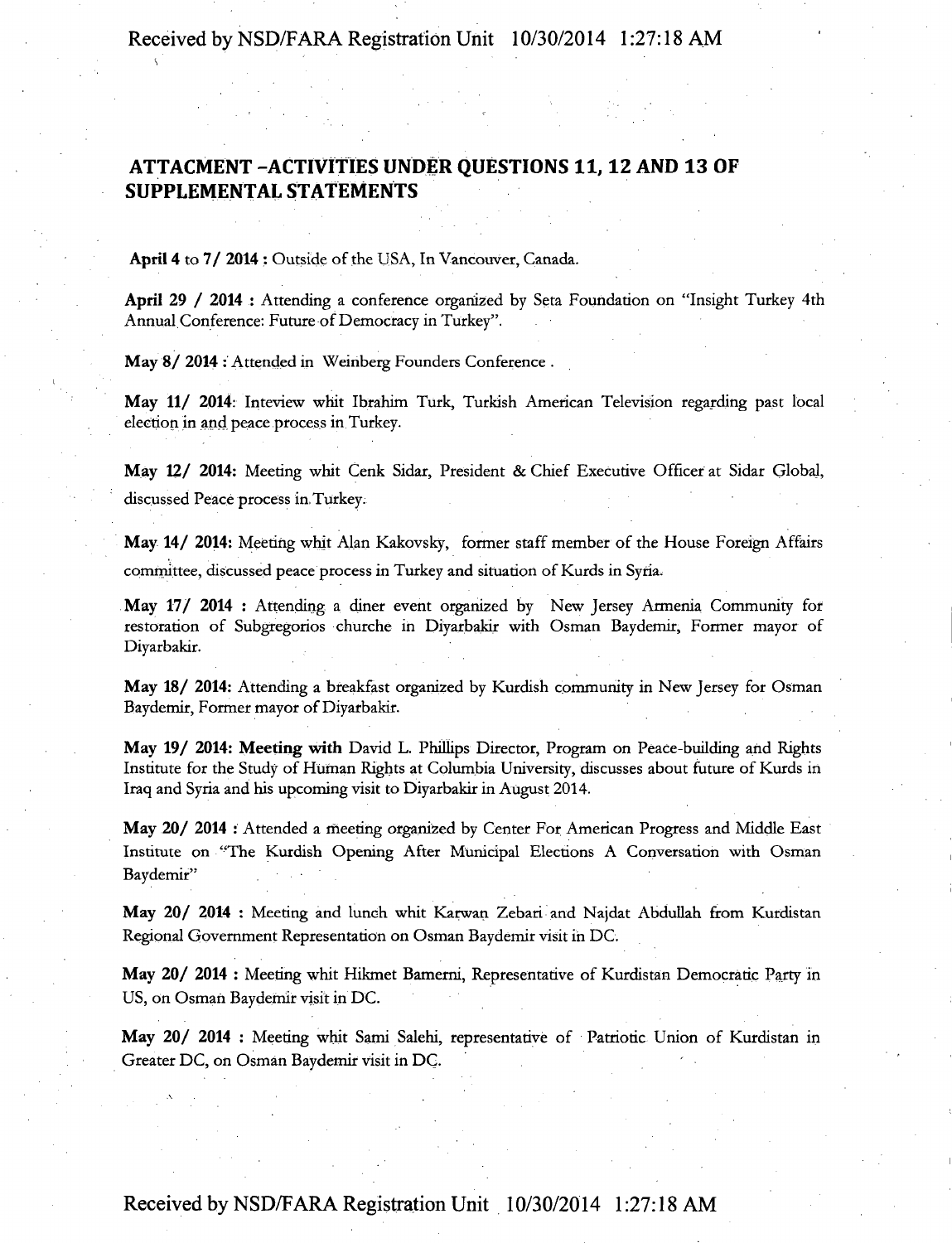May 20/ 2014 : Organized a meeting with Kurdish community in greater DC area to meet former mayor of Diyarbakir Osman Baydemir.

May 21/ 2014 : Attended a meeting organized by Middle East Program of Carnegie Endowment for International Peace on "The Kurdish Opening After Municipal Elections A Conversation with Osman Baydemir".

May 27 / 2014 : Attended a meeting organized by Wilson Center on "After the European Elections: A Fresh Start for the EU & the Transatlantic Relationship?".

May 29/ 2014 : Meeting whit Merve Tahiroglu, Research Associate and Turkey Specialist at Foundation for Defense of Democracies, discussed on peace process in Turkey.

June 1 to 4 / 2014: Attending to American Turkish Counsil (ATC) 33<sup>rd</sup> Annual Conference on U.S.-Turkey Relation.

June 4/2014 : Attended a teleconference organized by Wilson Center on "What's to become of Syria? U.S Policy, the opposition and the regime".

June 5/ 2014 : Meeting with Bassam Barabandi, former Syrian diplomat and member of Syrian modern opposition, discussed on situation of Kurds in Syria.

June 6/ 2014 : Lunch with Kasim Cindemir, Washington Bureau Chief at Haberturk discussed about ongoing peace process in Turkey and upcoming Presidential election.

June 9 / 2014 : Attended a meeting organized by Turkish Policy Center on " Digital Forensics & Justice in Turkey: The Sledgehammer Case".

June 10/ 2014 : Attended a meeting organized by Wilson Center on "Nuclear Flashpoints: U.S.- Iran Tensions Over Terms and Timetables".

June 14/ 2014 : Attended as panelist in Nashville Kurds First Annual Conference on Community Affairs in Tennessee State University.

June 16/ 2014 : Attended as panelist in The Fifth Annual Conference on Turkey organized by Middle East Institute & Center for Turkish Studies on 'Turkey's Domestic Landscape: A Glance at the Kurdish Issue".

June 18 / 2014 : Meeting whit Audrey Williams, Program Associate at Partnership for a Secure America, discussed peace process in Turkey.

June 19/ 2014: Attended as panelist in conference organized by American Enterprice Institute on "Mideast Shi'ites defy Iranian domination?".

June 19/ 2014 : Attended a meeting organized by Brookings Institute on "Iraq in Crisis".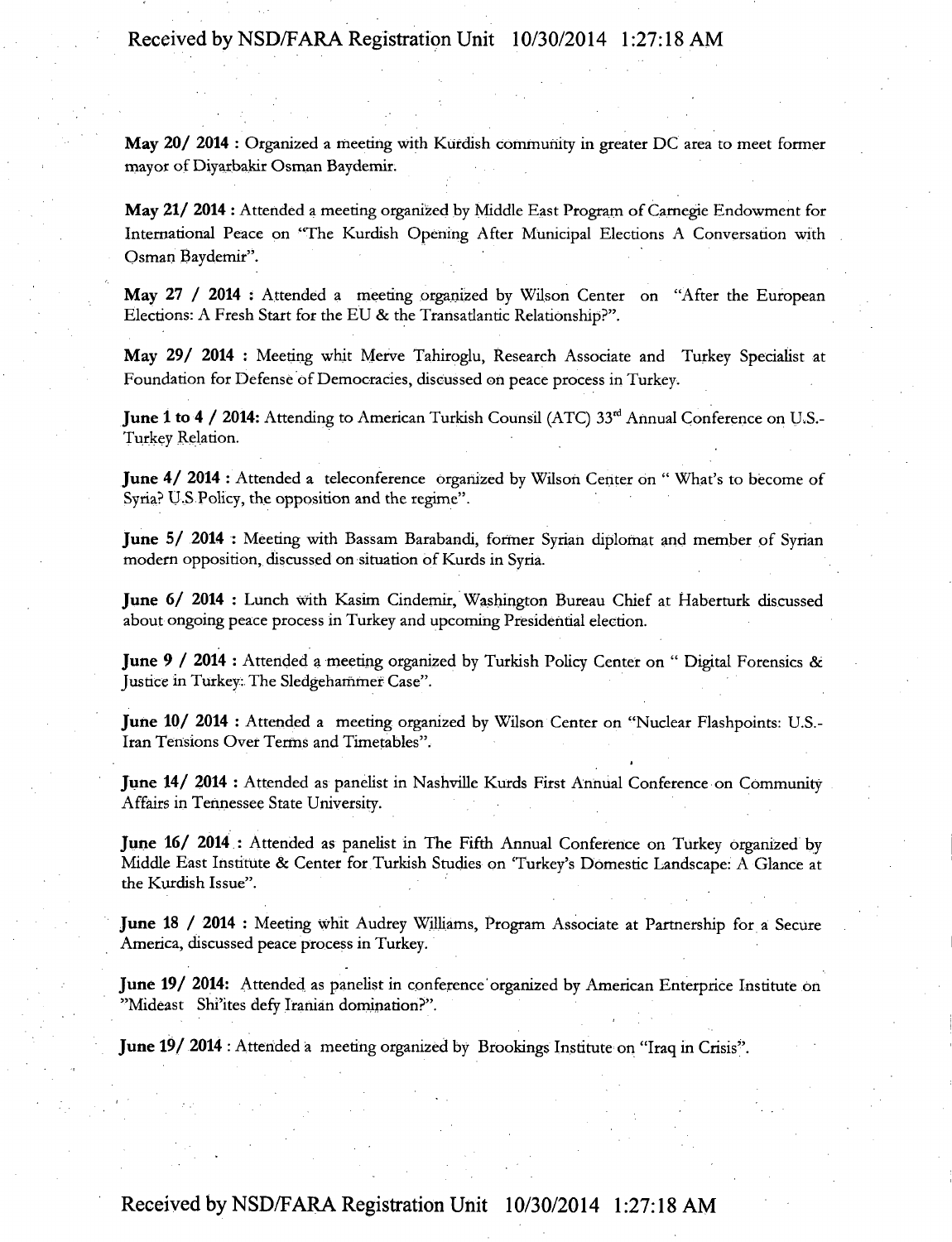July 3/ 2014 : Attended a meeting organized by Kurdish Education Society in States Department whit Tom Card, Office of Iranian Affairs, Shaila B. Manyam, Political officer in Office of Iraq Affairs, Leanne Cannon, Office of International Religious Freedom Bureau of Democracy, Human rights and Labor, discussed on general situation of Kurds in Iraq, Syria, Iran and Turkey.

July 10/ 2014: attended a meeting organized by Bipartisan Policy Center at Cannon House Office Building on "President Erdogan? Turkey's Democratic Crisis in an Unstable Middle East".

July 11/2014 : Meeting with Jonathan Spyer, Senior research fellow at Global research in International Affairs Center (GLORIA), discussed on situation of Kurds in Syria

July 16/ 2014: Meeting with Arif Hakan Yeter, First Secretary at Turkish Embassy in Washington DC, discussed electoral procedure for upcoming presidential election.

July 17/ 2014 : Attending a meeting organized by Bipartisan Policy Center on Defining Terms of an Acceptable Iran Nuclear Deal.

July 18/ 2014 : Attended as panelist in Conference organized by Turkish Policy Center on Presidential Election in Turkey.

July 19/ 2014: Attended at Kurdish cultural event in New York City organized by Kurdslist.org.

July22 to Augost 19 2014 : Outside of USA, in Europe.

August 25 / 2014 : Attended a meeting organized by Wilson Center on "Turkey, Iraq and the Kurdistan Regional Government".

August 27/2014 : Meeting whit Tatiana Wright, Independent Consultant, discussed on Situation of Kurds in Syria.

August 28/ 2014 : Meeting whit Michael Werz, Senior Fellow at Center For American Progress, Max Hofman, Policy Analyst on the National Security & International Policy at Center of American Progress , and Alan Makovsky former staff member of the House Foreign Affairs committee, discussed last report of CAP on Turkey.

August 29/ 2014 : Meeting with Kasim Cindemir, Washington Bureau Chief at Haberturk discussed about ongoing peace process in Turkey and past Presidential election.

September 3/ 2014 : Attended a meeting organized by Brookings Institute on "A National Counterterrorism Center Threat Assessment of ISIL and Al Qaeda in Iraq, Syria and Beyond".

September 4/ 2014: Attended a meeting organized by Brookings Institute on "President Erdogan: Turkey's Election and the Future".

September 4/ 2014 : Meeting whit Wa'el Alzayat, Syria Desk Officer at Department of State , discussed on Syrian Kurds and there future.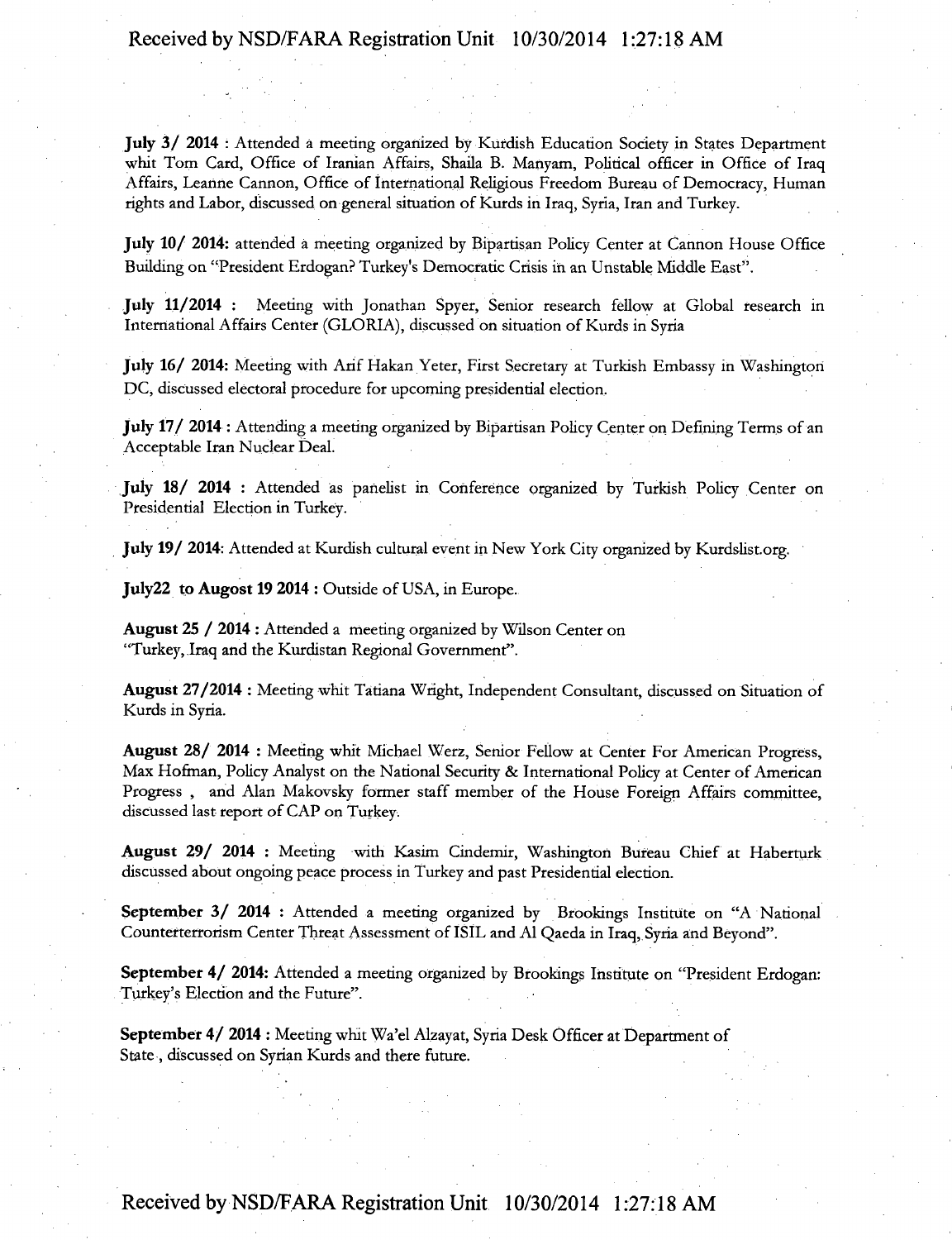September 5/ 2014 : Meeting whit Aram Hamparian, Executive Director Armenian National Committee of America on ongoing Syrian crises and upcoming HDP annual conference in DC.

September 10/ 2014 : Attending a meeting organized bu Center for American Progress and Turkish Economic and Social Studies Foundation(TESEV) on "Presidential election in Turley and the prospects for the Kurdish peace process in the coming year".

September 11/ 2014 : Attended a meeting organized by Wilson Center on "Turkey's Presidential Elections 2014 - What do they mean for Turkey's democratization process, the Kurdish question and Turkey's foreign policy?"

September 11/ 2014 : Meeting whit John T. Ice, Turkey Desk Officer at Department of State , discussed on upcoming HDP delegation, annual HDP conference and situation of Syrian Kurds and there future.

September 12/ 2014 : Meeeting whit Samuel Jordan, Human rights activist, discussed ongoing peace process in Turkey and upcoming HDP delegation.

September 13/2014 : Attended a event organized by American Ezidi Center for "Solidarity with the displaced Ezidis"

September 16/ 2014 : Lunch whit Can Oguz, Counselor at Turkish Embassies in Washington, DC. Discussed the peace process and situation of kurds in Syria.

September 16/ 2014 : Meeting whit Robert Ozgun, Representative of American Syriac Association to US, discuss on Syrian crises and future of the minorities.

September 22 / 2014 : Attended a meeting organized by Wilson Center on "Turkey after the elections: Identity, Democracy and Foreing policy".

September 23/ 2014 : Attending a roundtable meeting Organized by Center for American Progress whit "Selahattin Demirtas, co-chair of the Peoples' Democratic Party (HDP) and the party's candidate in the recent presidential election, on the present political situation in.Turkey and the regional dynamics at play in the Middle East, including the important role of Kurdish political actors in addressing regional instability".

September 23/ 2014 : Meeting at State Department whit Paul Jones, Acting Assistant Secretary of State for European and Eurasian Affairs, discussed on Peace process and situation of Kobani.

September 24/ 2014 : Attending to the lunch whit Salahattin Demirtas, Co-chair of Peoples Democratic Party, Nazmi Gur, Deputy Chair of Peoples Democratic Party, Bahman Gobadi, Kurdish register and Hamdi Ulukaya, COE of Cobani on cultural change, business in Kurdistan.

September 26/ 2014 : Organized a conference on "The New Kurdish Reality in the Middle East: Perils, Prospects and Possibilities" at National Press Club.